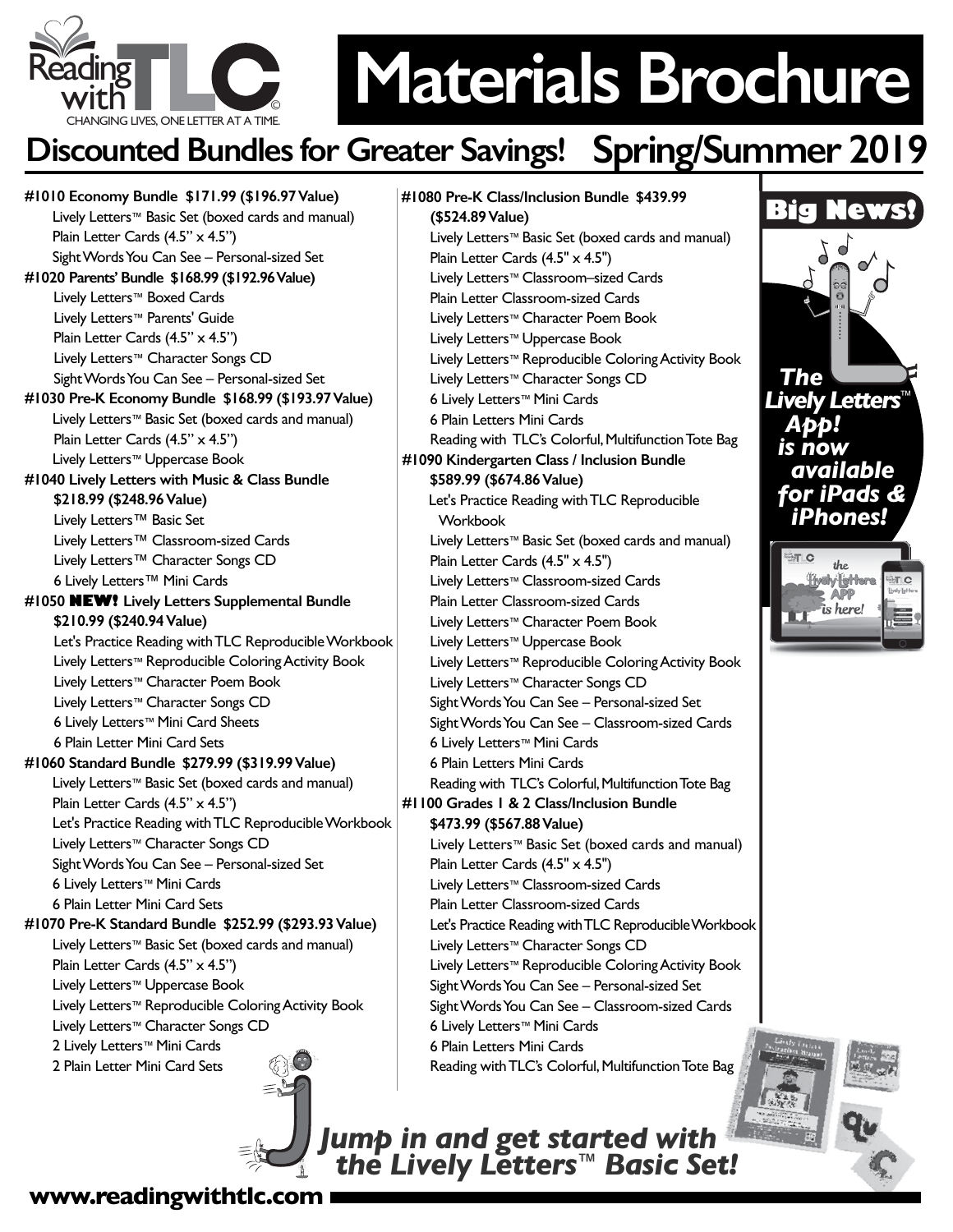### **Lively Letters™ and Sight Words You Can See™**



**#1110 Lively Letters™ Basic Set \$122.99**  Includes the full color Lively Letters™ Boxed Letter Picture Cards  $4.5" \times 4.5"$  plus the Lively Letters™ Instructional Manual (3rd Ed.). These core materials are necessary to begin implementing the Lively Letters™ program to train phonemic awareness and phonics skills.



**#1120 Lively Letters™ Boxed Cards \$48.99** 4" x 4.5" Colored Lively Letters™ Picture Cards on sturdy, coated card stock (no manual).



**#1130 Plain Letter Cards** 4.5"x4.5" **\$22.99** Same size & quality as Lively Letters™ Boxed Cards. This shrink-wrapped version has 55 plain letters to facilitate carry-over of reading/ spelling skills developed with Lively Letters™.



**#1140 Lively Letters™ Instruction Manual (3rd Edition) \$74.99** Necessary for Lively Letters™ program implementation. Now with more pages of clear strategies, extensive word lists, and engaging classroom lesson ideas. 200 pp.



**#1150 NEW! Lively Letters™ Spanish Translations: Phonics Stories for English Sounds (book) \$19.99** A complement to the instruction manual. Great for introducing English sounds to Spanish-speaking students. Pages include small, colored pictures of the Lively Letters. 30pp.



**#1160 Lively Letters™ Parents' Guide \$45.99 I**ntroduce your children to the Lively Letters™, or support instruction your child is receiving. This simplified manual contains all 47 stories and clear instructions on key strategies. 70 pp.



**#1170 Lively Letters™ Basic Set for Parents \$94.99** Includes the Lively Letters Boxed Cards and Lively Letters Parents' Guide.



**#1180 Lively Letters™ Hand/Mouth Cue Photo Cards \$45.99** 5" x 7" photo card stock. Photos of all 47 hand and mouth cues that align with the Lively Letters™ stories. Helps prompt

educators and gives a great visual for students.



**#1190 Lively Letters™ Classroom Sized Cards \$78.99** Colored 8.5" x 11" Lively Letter Picture Cards on sturdy, coated card stock (no instruction manual included). These big, bold cards are great for large group or whole class instruction.



**#1200 Plain Letter Classroom-sized Cards \$44.99** Same size & quality as Lively Letters™ Cards. This shrink-wrapped version has 55 plain letters to facilitate carry-over of reading/ spelling skills developed with Lively Letters™.



**#1210 Lively Letters™ Uppercase Book \$47.99**  8.5" x 11" book of Lively Letters™ uppercase characters (26), complete with the colorful cues that match the lower case letters and dialogue to introduce each letter, plus recommendations on when and how to introduce the uppercase letters, and how to teach letter names! 60 pp.



**#1220 Lively Letters™ Chart Poster \$16.99**  24"x36" 47 characters, organized with partner sounds (letters sharing common features). Hang this colorful poster in your classroom for easy reference!



**Lively Letters™ Desk Charts** (to tape onto students' desks) **#1230 4 charts: \$6.99 #1240 12 charts: \$16.99 #1250 30 charts: \$33.99**

8.5" x 5.5" cardstock. A smaller version of the colorful poster to remind students about the 47 characters, organized with partner sounds!



**#1260 Lively Letters™ Character Songs CD \$24.99** 47 engaging songs starring Lively Letters™, featuring engaging tunes with humorous lyrics to help train letter sounds. These lyrics conveniently match the Lively Letters Character Poem Book.

| 增励电义<br>Ϋ.<br>á é avet<br>协◎興転席<br>ປະ≫ັαະໜ⊵<br>ୀ ଘୋଷ/ଫ |  | b, mi W<br>非有罪义 |  |
|--------------------------------------------------------|--|-----------------|--|
|                                                        |  |                 |  |
|                                                        |  |                 |  |
|                                                        |  |                 |  |
|                                                        |  |                 |  |
| ក្លែផ្តា<br>١C                                         |  |                 |  |

**Lively Letters™ Mini Picture Cards #1270 6 sheets: \$21.99 #1280 25 sheets: \$75.99** 8.5"x11" sheets - 47 mini Lively Letters<sup>™</sup> characters on sturdy, coated card stock. Great for use as manipulatives in tracking activities at desks in small group or in whole class lessons.



#### **www.readingwithtlc.com**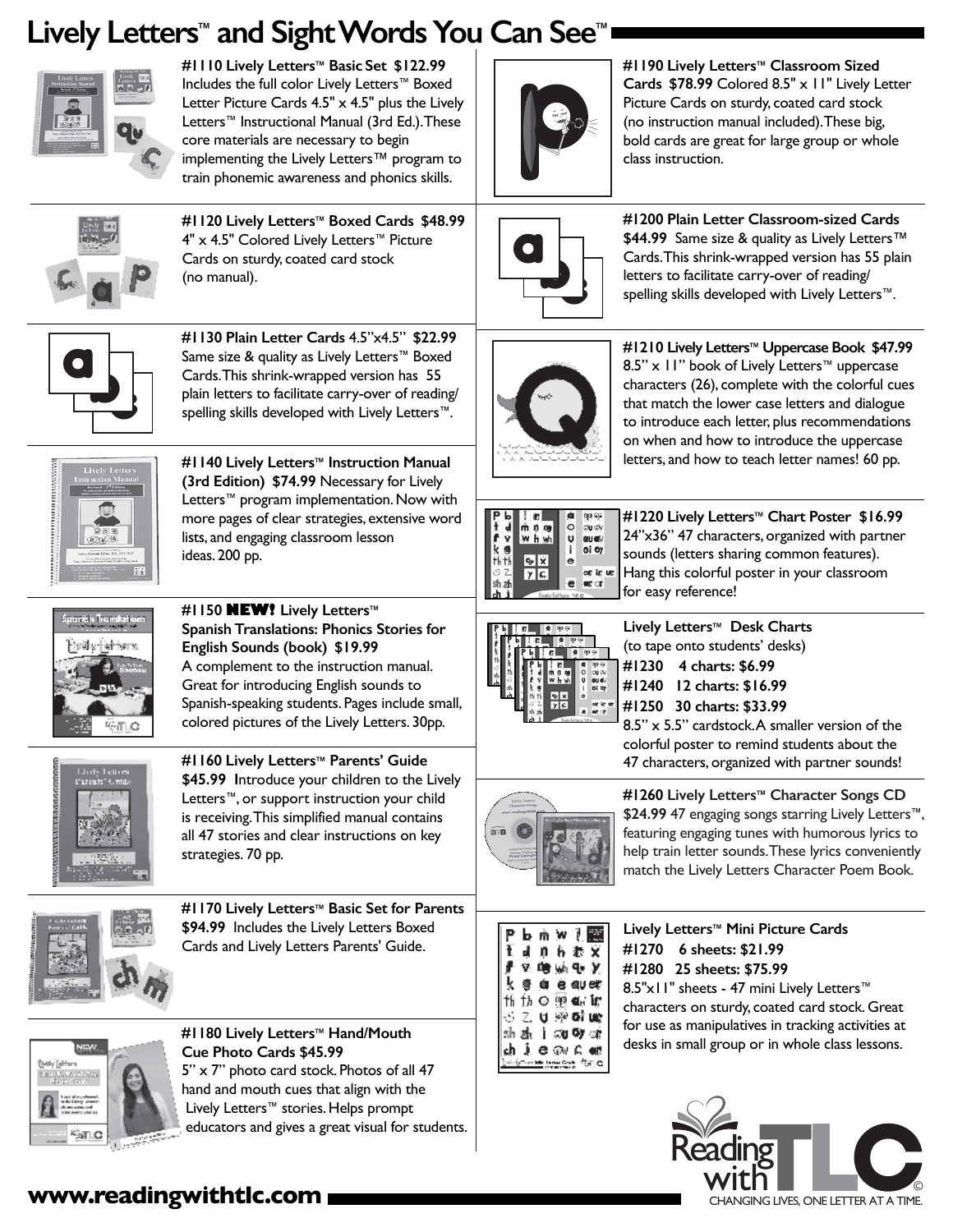### **Lively Letters™ and Sight Words You Can See™**



**Plain Letter Mini Cards (2-pages per set) #1290 6 sets for \$16.99 #1300 25 sets for \$56.99** Two  $8.5$ "  $\times$  11" sheets - Cut and use these plain letters in reading and spelling activities. Each 2-page set contains lower and upper case, as well as duplicates on sturdy, coated card stock.



**Lively Letters™ Sticker Sheets #1310 6 sheets for \$19.99 #1320 25 sheets for \$66.99** 8.5" x 11" sheet – 47 mini Lively Letters™ characters printed in full color on round stickers. Easy way to create reinforcing games and activities, or colorful way to motivate students.



**#1330 Let's Practice Reading with TLC Reproducible Workbook \$58.99**  Workbook to supplement Lively Letters™ and Sight Words You Can See, filled with motivating practice activities, games, and lists to develop speed and accuracy. 160 pp.



**#1340 Lively Letters™ Reproducible Coloring Activity Book \$58.99**

8.5" x 11" sized pages of coloring, drawing, and printing practice. Three activities for each letter sound, with brief cues to share with the students' parents and guardians. Offers entertaining & creative reinforcement as students are introduced to the Lively Letters™. 142 pp.

**#1350 TLC Phonics Dot Games \$43.99**  Reproducible pages of practice for students grade K - 12. Skills covered: isolated letters & letter patterns, words (from CVC through 3-syllable), & sight words. Fun practice! 150 pp.



**#1360 TLC Phonics Tic Tac Toe Games \$43.99** Reproducible pages of practice for students grade K - 12. Skills covered: isolated letters & letter patterns, words (from CVC through 3-syllable), & sight words. Fun practice! 150 pp.



**#1370 Lively Letters™ Character Poem Book \$58.99** 8.5" x 11" Large, colorful characters, each with its own humorous character poem and an abbreviated story with instruction cues. This is one of our most popular products. These creative poems conveniently match the Lively Letters™ Character Songs CD lyrics. 96 pp.

*Visit our NEW website to view e-products, including monthly motivational posters and coloring sheets!*



**#1380 TLC Word Cards – Set I \$28.99** 1200 words printed on colored card stock at the CVC, CVCe, CCVC, and CVCC levels. Set I features mono-syllable real and nonsense words

to develop automoaticity at the word level.



**#1390 TLC Word Cards – Set II \$28.99** 1300 more difficult word cards, including words with double and triple consonant blends, vowel diagraphs, hard and soft C and G. Features mono-syllable real and nonsense words.



**#1400 Sight Words You Can See – Personal Sized Set (cards and manual) \$50.99** Includes manual, plus 84  $1\frac{3}{4}$ " x 4" plain word cards and colored cards with humorous mnemonic cues embedded into and around sight words that have phonetically irregular or infrequent patterns. This can be your student's "ticket out of decodable text and into the world of rich literature. Greatly improves spelling of sight words as well as reading fluency.



**#1410 Sight Words You Can See – Classroom Sized Set (cards and manual) \$73.99**  Includes manual, plus  $84.4$ "  $\times$  11" plain and colored cards with the same humorous and effective mnemonic cues as the Personal Sized Set. Great for whole class instruction.



**#1420 Sight Words You Can See – Classroom Sized Cards \$39.99** 84 4" x 11" plain and colored cards for those who already own the personal-sized set. (no manual included)



**#1430 P.A.A.L. Phonological Awareness Activities for Learning \$33.99**  By Karen Bullock, M.S., CCC-SLP - Quick, fun

activities to promote phonological awareness in gen. ed. classrooms PreK - grade 1 and with all aged struggling learners.



**#1440 Reading with TLC Tote Bag \$24.99** 14"x17"x5" Durable, multifunction tote bag with zipper for carrying and protecting RTLC products.



#### **www.readingwithtlc.com CHANGING LIVES** ONE LETTER AT A TIME